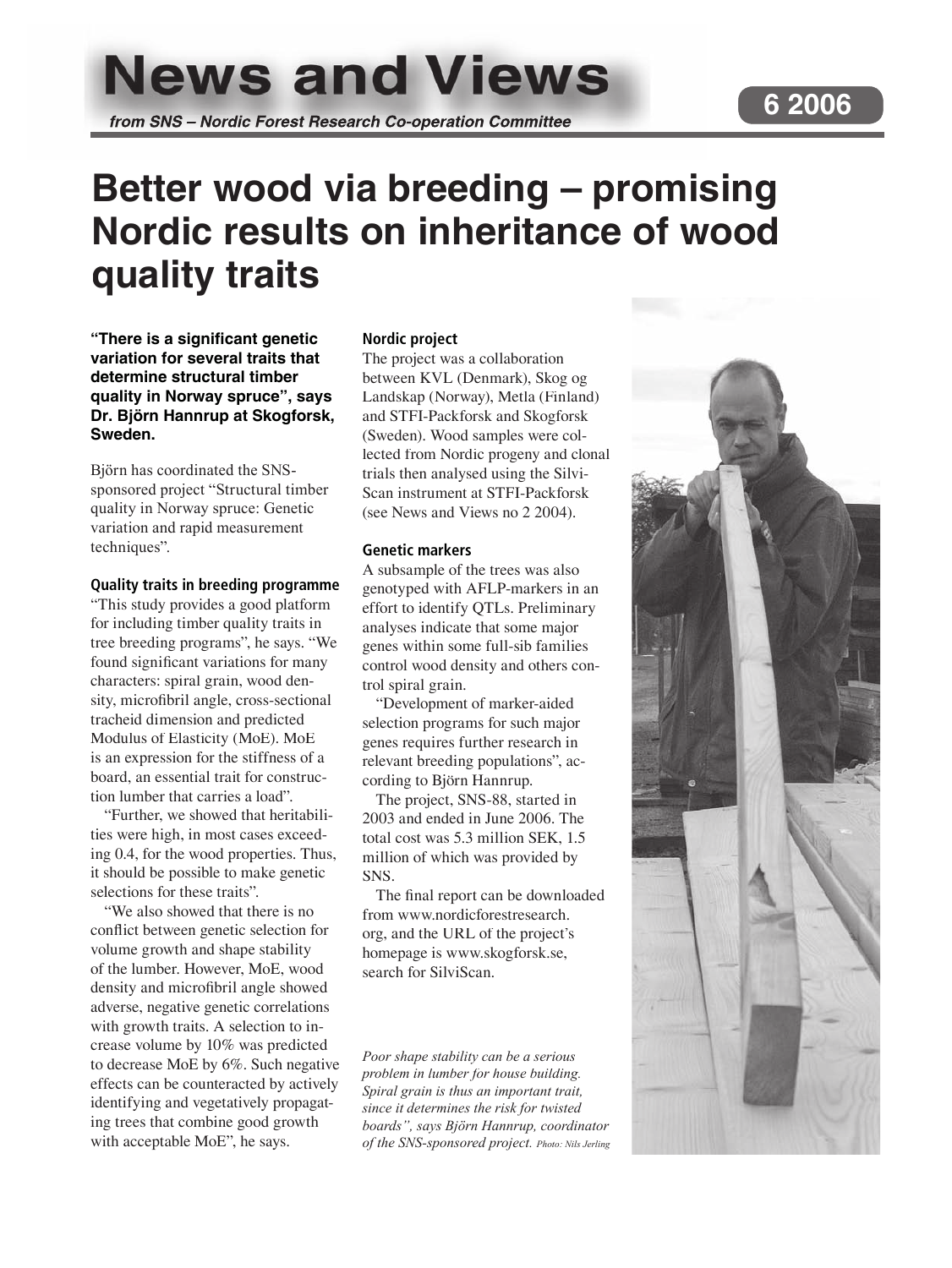## **Policy-makers and scientists – can they meet?**

**In order for forest-related re**search to influence policy-mak**ing successfully, forestry scientists must be able to communicate their fi ndings effectively, but doing so is not easy, according to a study from EFI.**

The opportunities for discussion between policy-makers and scientists are limited. Even opinions regarding the best modes of communication and the ideal way of presenting information differ between scientists and policy-makers (in this context: government officials and forest administrators).

#### **Personal contact more important than publications**

Policy-makers prefer to receive information via email or telephone first, from scientists participating in advisory committees second, and face-to-face meetings with scientists third. Scientists, on the other hand, rank participation in advisory committees first, giving presentations at conferences (where policy-makers are present) second, and email or telephone contact only third.

 However, both of the groups (79% of the scientists and 82% of the policymakers) ranked personal communication much higher than publications.

#### **Policy-makers listen to policy-makers**

Policy-makers consider colleagues from their own organisation as the most important source of information, followed by policy-makers in international bodies. Information from scientists was only ranked third.

 The policy-makers complained that information could be difficult to access. The three main problems appeared to be: the overwhelming amount of available information (which makes it difficult to grasp key points); complex websites; and restricted access to online journals and databases.

#### **Agree on the solutions**

The policy-makers and scientists were asked for recommendations on how to improve communication at the science-policy interface. Both groups agreed on the main changes that are needed:

 $\blacksquare$  Scientific information should be presented in more concise formats and be easier to comprehend.

■ Scientists should be involved more in policy advisory meetings

Networking between scientists and policy-makers should be increased.

*Read more in an article by Gerben Janse in EFI News no. 2, 2006 (download from www.efi .fi )*





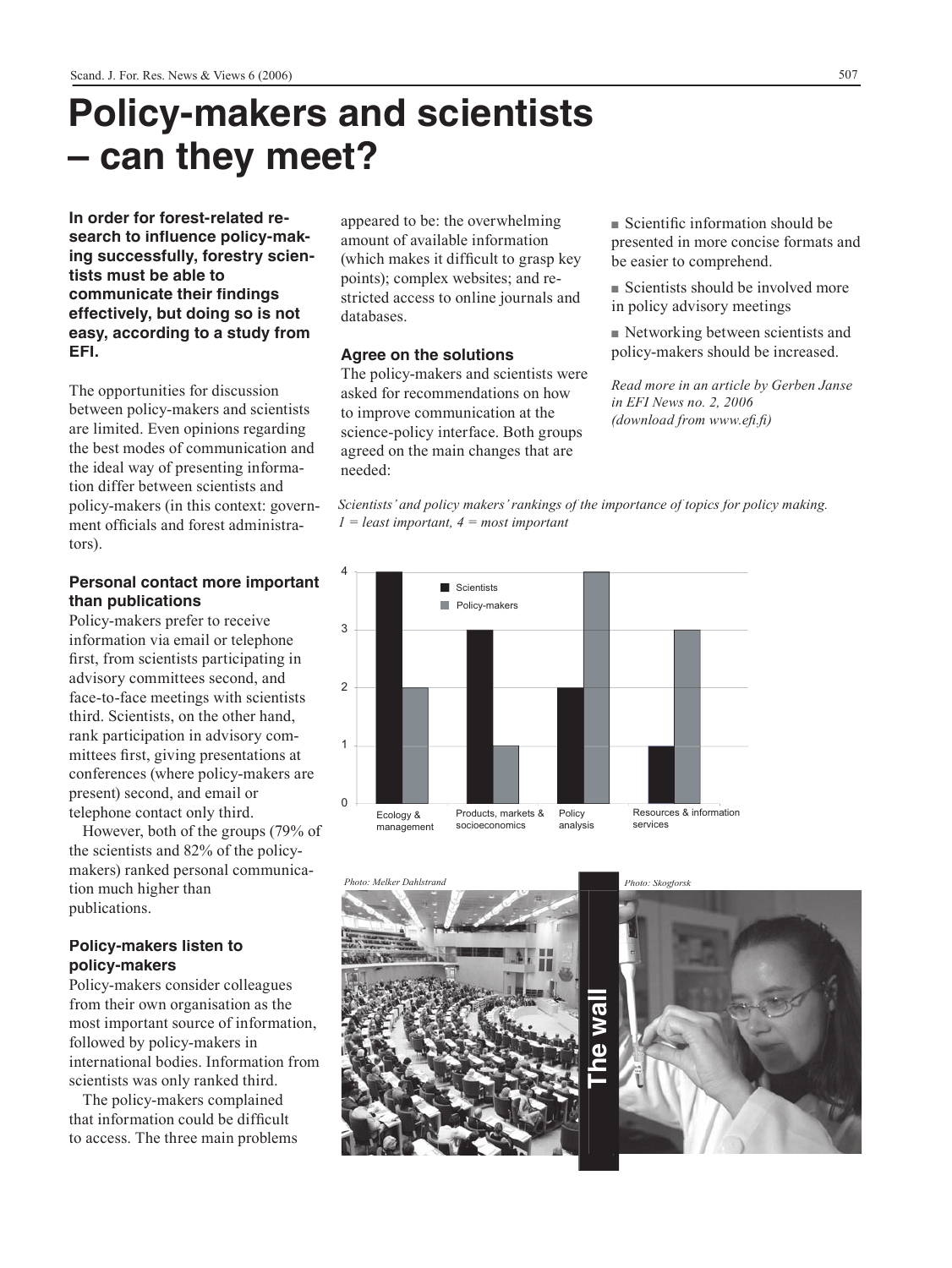## The Council of the European Union agrees on Forest Action Plan

The ministers of agriculture in the EU have reached agreement on the main objectives for the new Forest Action Plan to cover the period 2007–2010. The main points are:

■ Forest research needs to be strengthened

 Non-commercial products from the forest such as environmental services must be identified and evaluated

 $\blacksquare$  Forests can play an important role in reducing the effects of climate change

**Losses of biodiversity must be** halted or reduced

■ Trees should be promoted as valuable, renewable resources

■ Forest and other biofuel resources should be developed as energy sources

#### **Conferences and workshops**

#### **Forest operation researchers met in Tartu, Estonia**

"Forest operations in front of new challenges" was the theme of an NSR (Nordic Forest Operations Council) conference in Tartu, Estonia, in September 2006. Participants came from Finland, Sweden, Denmark, Norway, Estonia, Latvia and South Africa.

"There were many high-quality presentations covering various research areas", says Professor Peeter Muiste of the Estonian organisers. If I have to select one theme, I would mention future trends in forest technologies. Papers on this theme were presented by Antti Ala-Fossi, Antti Asikainen and Dominik Röser, who described possible developments in forest technology up to 2020.

In addition, Björn Löfgren discussed the automation of forest machines, and Esko Mikkonen considered precision forestry in Nordic logging.

Selected presentations can be downloaded from www.eau.ee/~nsr/.

*Read more about NSR at www.skogforsk.no/nsr*

The forests should be used to avoid drought and to maintain a better water balance

Trees should also be used to improve the quality of life in urban environments.

*Source: The Ministry of Agriculture and Food, Norway. (http://odin.dep. no/lmd/norsk/tema/skog)*

*The overall objective of the EU Forest Action Plan is to support and enhance sustainable forest management and the multifunctional role of forests.* 



#### **Remote sensing discussed in Sweden**

The ForestSat 2005 workshop attracted more than 100 participants from 22 countries, mainly from Europe and North America. The workshop was supported by SNS.

From the results presented at the meeting, it was clear that satellite data can provide useful overviews of forest resources and changes, as well as improving sample plot survey-based statistics. However, to obtain more accurate estimates of stand level parameters than those provided by traditional aerial photographs, other methods are needed.

The most promising techniques presented were laser scanning and radar techniques like VHF SAR and X-band InSAR.

The scientific presentations are collected in three volumes of proceedings which can be freely downloaded from the bookshop at the website of the Swedish Forest Agency: www.svo.se/forlag/rapport.asp?boktyp=rapporter, look for reports 8a, 8b and 8c, 2005.

*Conctact: Professor Håkan Olsson, hakan.olsson@resgeom.slu.se*

#### **Disturbance experts gathered in Tromsö, Norway**

An SNS network workshop on Forest Disturbance in Tromsö, Northern Norway, was jointly organised, in September 2006, by the Estonian Agricultural University and Bioforsk in Norway. Participants came from Lithuania, Latvia, Sweden, France, Estonia, Russia, Finland, Canada, Norway and the Netherlands.

The network "Natural disturbance dynamics analysis for forest ecosystem management" was established in 2002 with the assistance of grants from SNS. The main aim is to gain knowledge regarding natural disturbance regimes and forest ecosystem processes. The network's activities are focused on environmentally friendly forest management.

The network has held five workshops/ conferences. One of them resulted in a special issue (supplement) of Scandinavian Journal of Forest Research (Supplement 6, 2005).

*More information can be obtained from the network coordinator Kalev Jõgiste, kalev.jogiste@emu.ee*